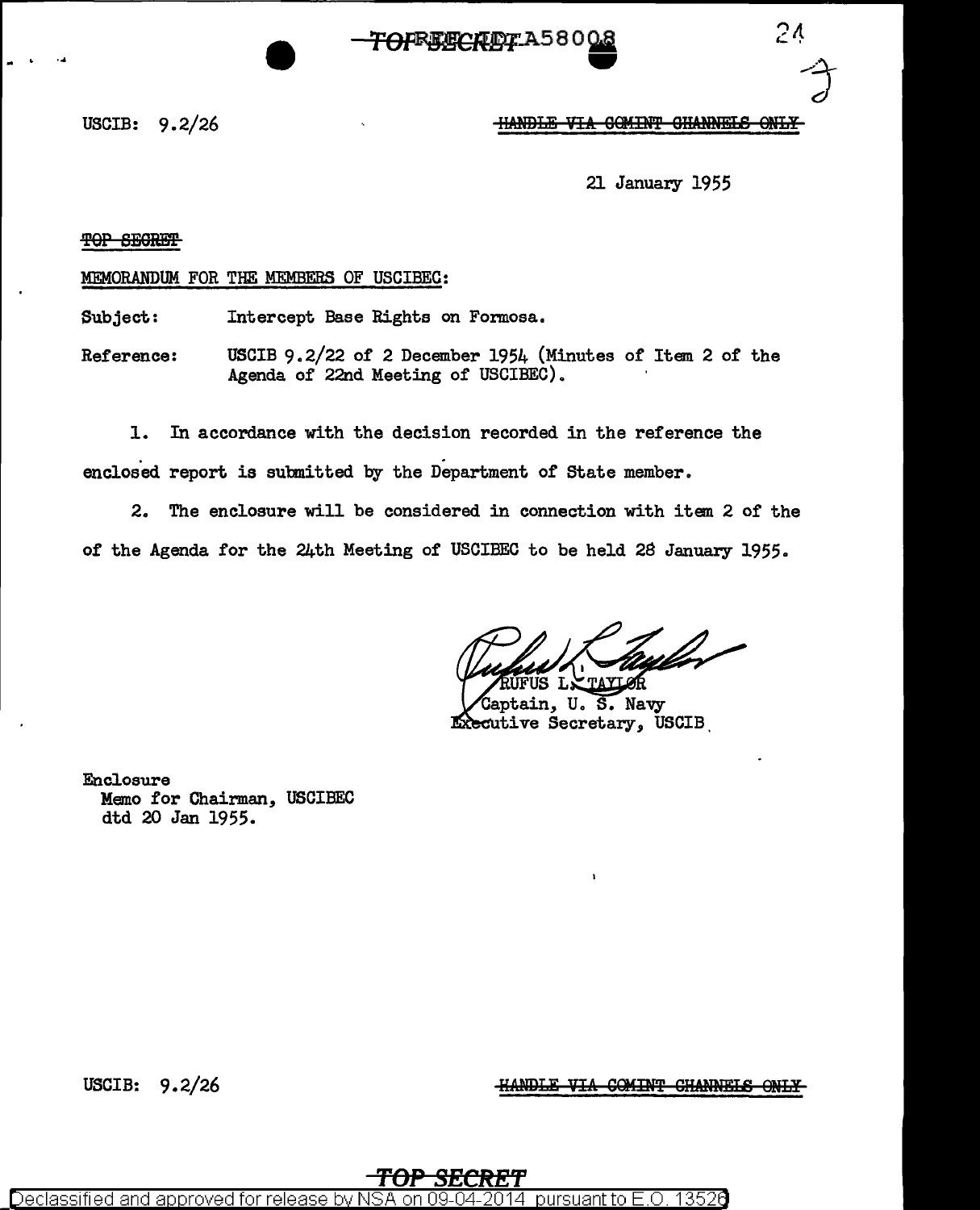

## DEPARTMENT OF STATE WASHINGTON

JAN 20 1955

TOP SECRET

MEMORANDUM FOR THE CHAIRMAN, USCIBEC

SUBJECT: Negotiations for COMINT Bases on Formosa

REFERENCE: USCIB 9.2/22

The following sets out the status of the negotiations for the COMINT bases in Formosa in accordance with the request contained in the referenced paper.

- 1. As of the last USCIBEC meeting Ambassador Rankin had received all the base requirements, had had preliminary discussions with the Chinese and had informed the Department of the points raised by the Chinese. These included requests for training and information and certain legal matters, the most important being that of the status of US forces. The Department had informed Rankin that US policy limited guid pro guo to cash and equipment previously scheduled.
- 2. In telegrams of 14 and 23 December Rankin stated that he believed the Chinese would press their requests for training and information. They had raised these points in 1953 when granting permission for the small ELINT unit now operating under the MAAG agreement. In December 1954 when discussing renewal of the permission for the EI.INT unit, the Chinese again emphasized these matters.\*
- J. On 17 Decenber a State-Defense telegram covered the nonintelligence points raised by the Chinese and suggested changes in the draft note in which the arrangement is to be set down. The jurisdiction problem was treated by proposing that US personnel shall not be responsible to Chinese authorities for acts or omissions arising out of performance of official duties and that a certificate from US authorities that an act or omission arose from official duty should be considered conclusive.

Enclosure with USCIB 9.2/26 dtd 21 Jan 1955.

# **TOP SECRET**